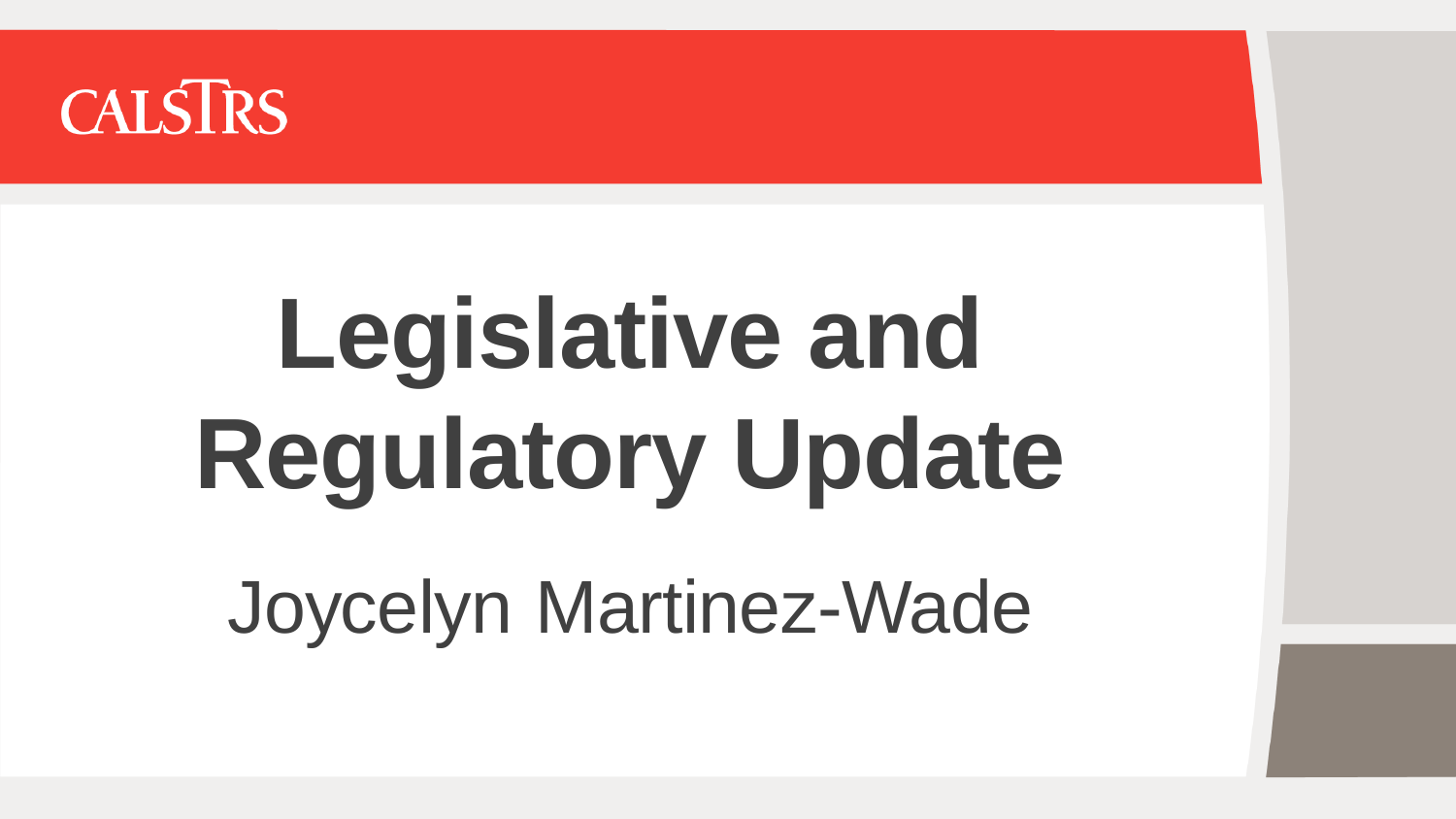

#### Legislative Update – Sponsored Legislation

- AB 539 (Cooley) Investment Procurement
- AB 551 (Rodriguez) CalSTRS IRA
- SB 634 (L, PE&R Committee) CalSTRS Housekeeping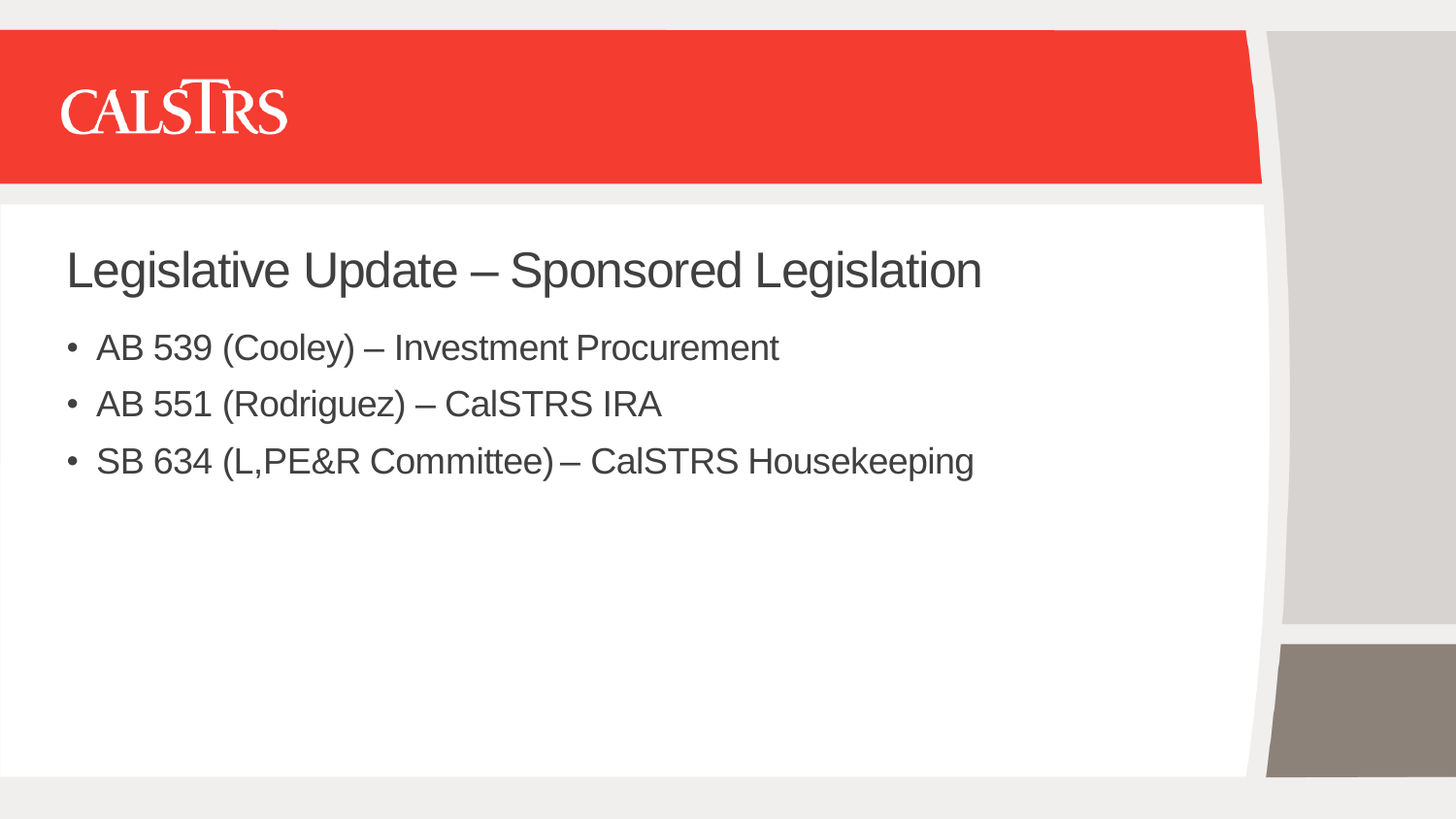

#### Legislative Update – Bills with a Board Position

- AB 1019 (Holden) Turkish Divestment Oppose
- SB 294 (Leyva) Elected Officer Service Credit Limit Neutral
- SB 457 (Portantino) Turkish Divestment Option for Employers **Oppose**
- H.R. 82 (Davis-IL) Repeal of WEP and GPO Support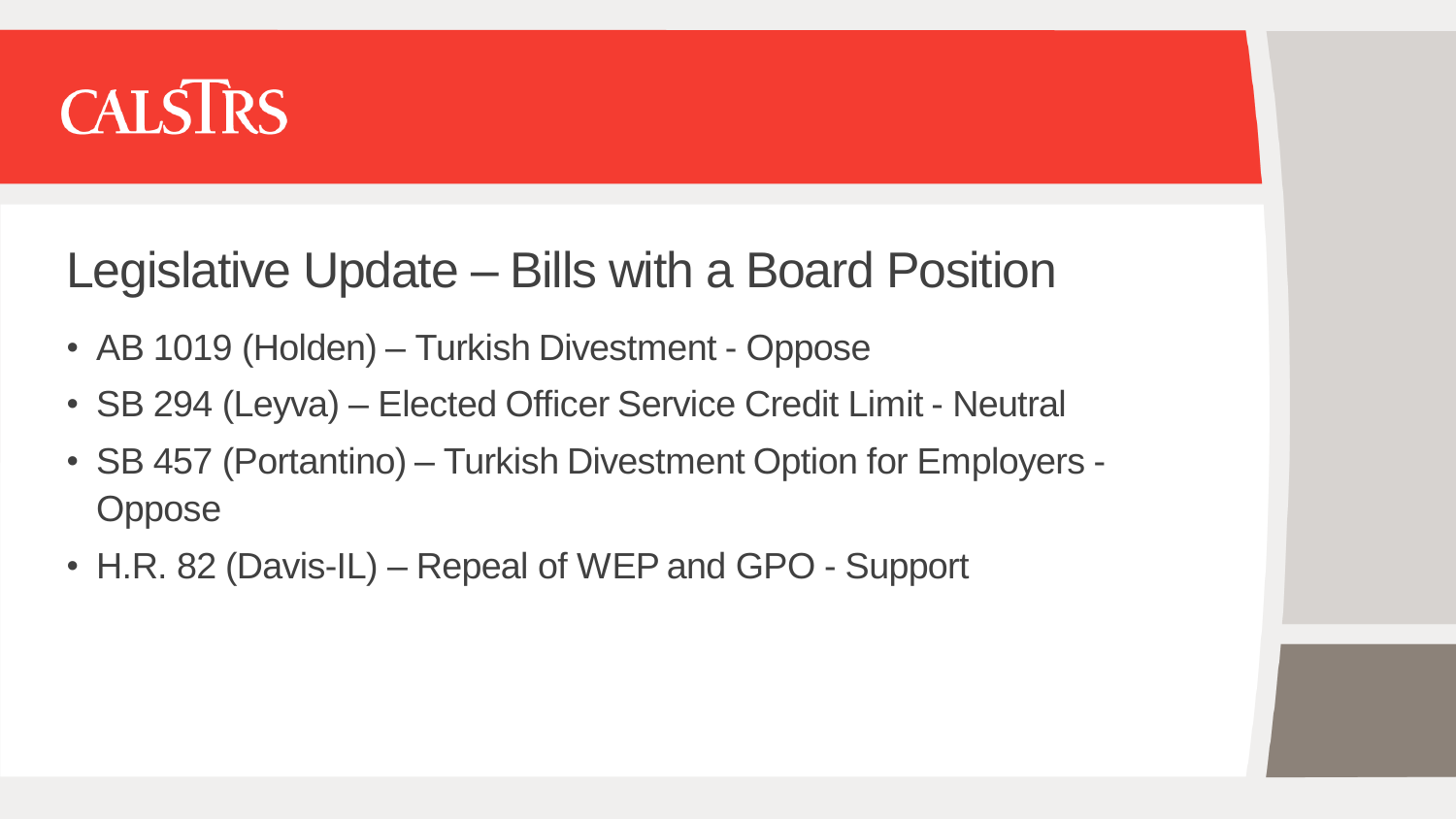## **CALSIRS**

### Legislative Update – Additional Legislation

- AB 845 (Rodriguez) COVID-19 Presumption for Disability Retirement - Neutral, if Amended
- AB 890 (Cervantes) Emerging Managers Report Neutral
- AJR 9 (Cooper) Resolution for Real of WEP and GPO Support
- S. 588/H.R. 1549 (Feinstein-CA/Casten-IL) Addressing Climate Financial Risk Act - Support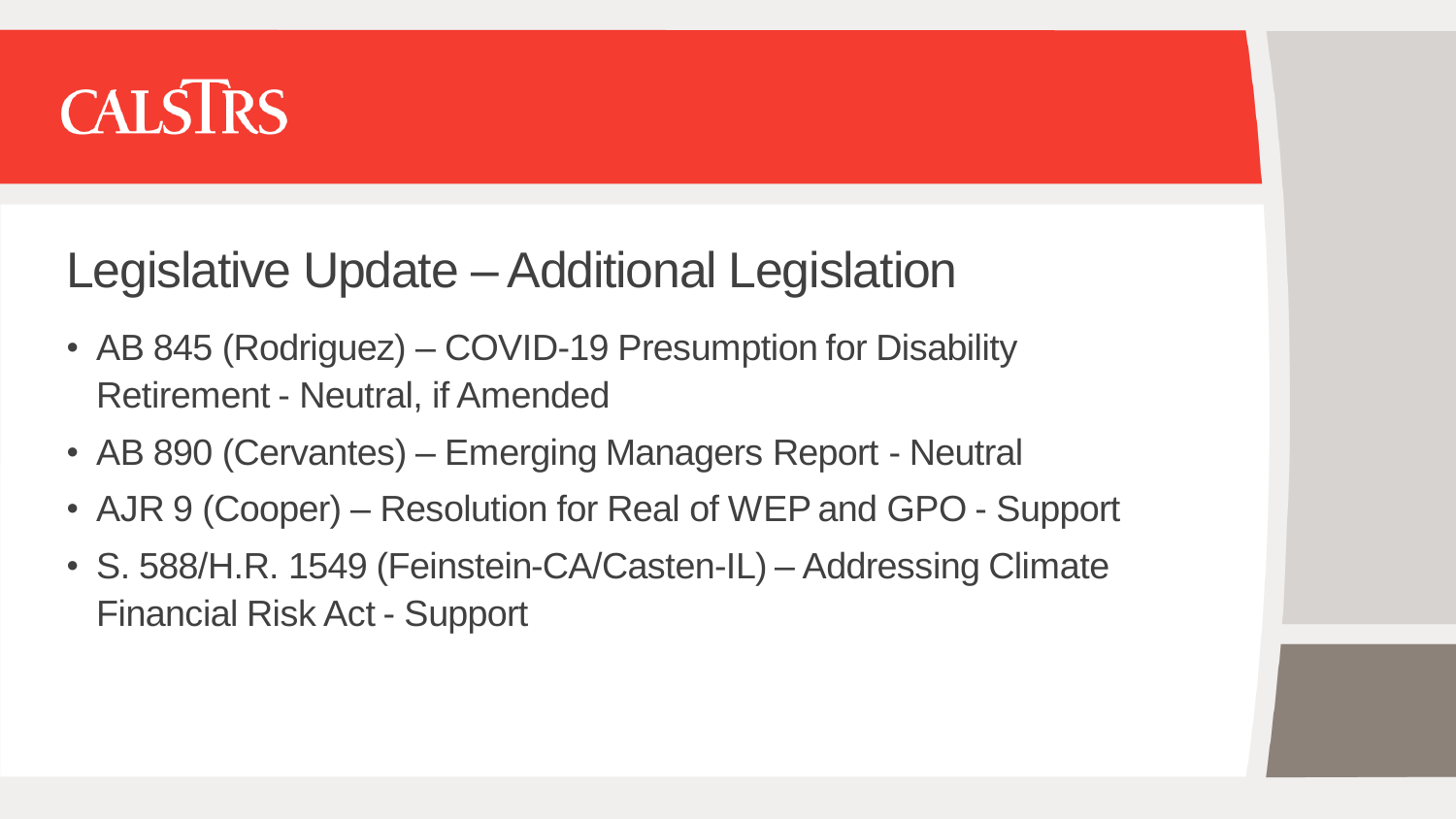# **CALSIRS**

### 2022 Housekeeping Proposal

- Emergency revolving fund payments
	- Clarifies only payments of up to 75% of the return of the balance of accumulated retirement contributions must be paid conditionally as a result of employment termination or death.
- Trustee Service for CB participants
	- Confirms trustee service is creditable to the CB Benefit Program despite not having certification qualifications authorized by the Commission on Teacher Credentialing.